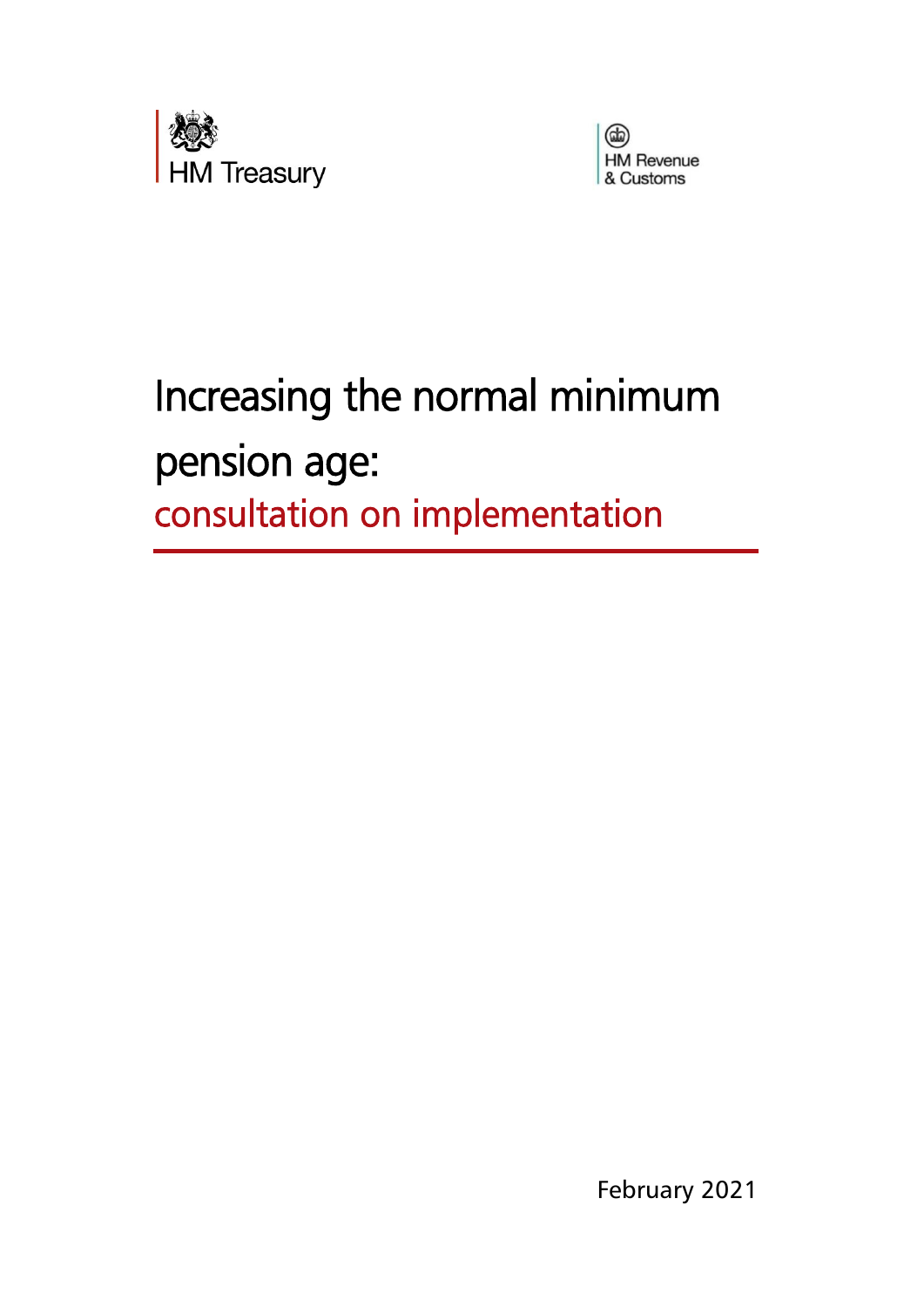# **OGL**

© Crown copyright 2021

This publication is licensed under the terms of the Open Government Licence v3.0 except where otherwise stated. To view this licence, visit nationalarchives.gov.uk/doc/opengovernment-licence/version/3 or write to the Information Policy Team, The National Archives, Kew, London TW9 4DU, or email: psi@nationalarchives.gov.uk.

Where we have identified any third party copyright information you will need to obtain permission from the copyright holders concerned.

This publication is available at www.gov.uk/government/publications

Any enquiries regarding this publication should be sent to us at public.enquiries@hmtreasury.gov.uk

ISBN 978-1-911680-34-5 / PU 3074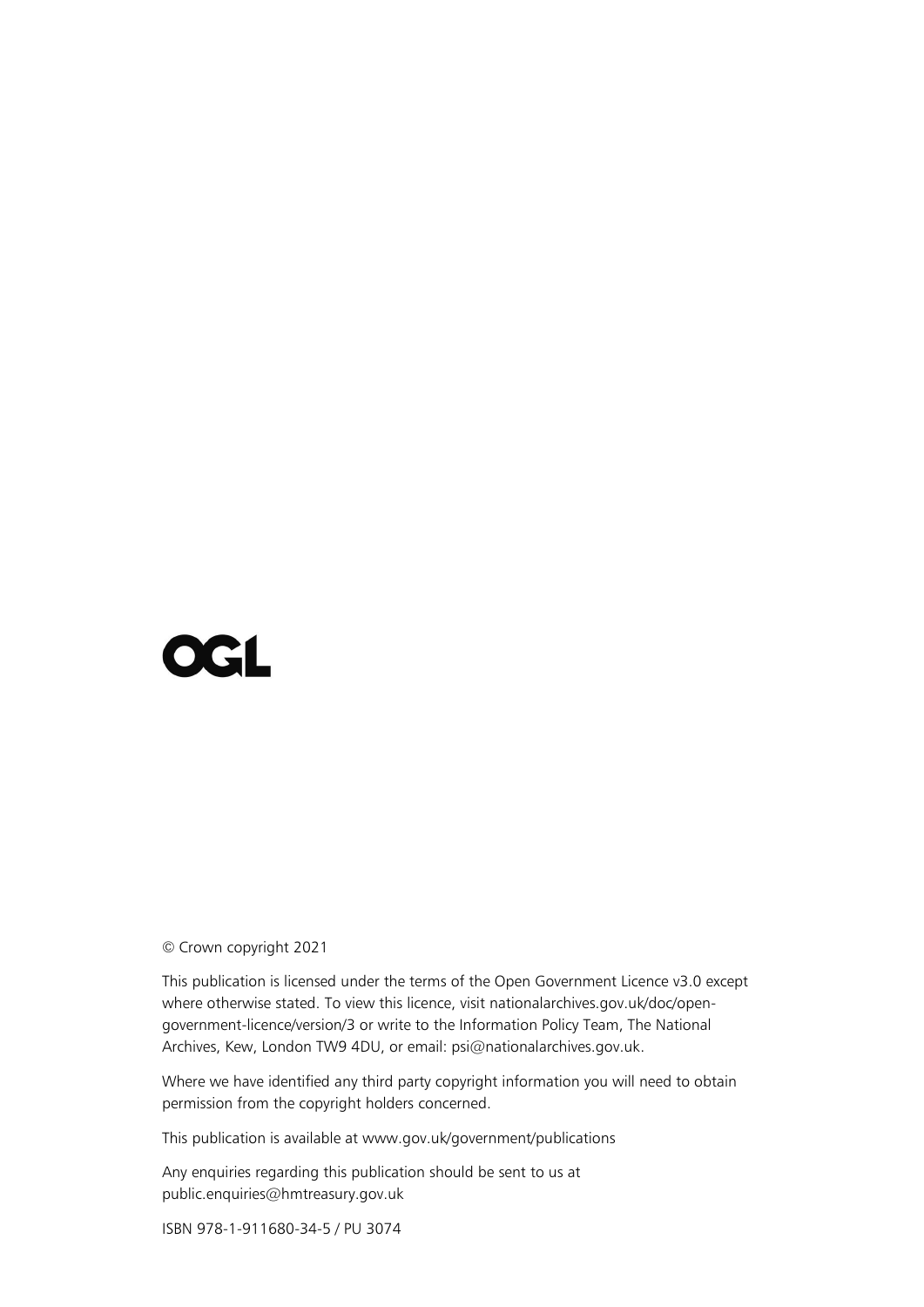## **Contents**

| Chapter 1 | Context and rationale for change |    |
|-----------|----------------------------------|----|
| Chapter 2 | Implementation and protections   | 6  |
| Chapter 3 | Next steps                       | 10 |
| Annex A   | List of consultation questions   | 13 |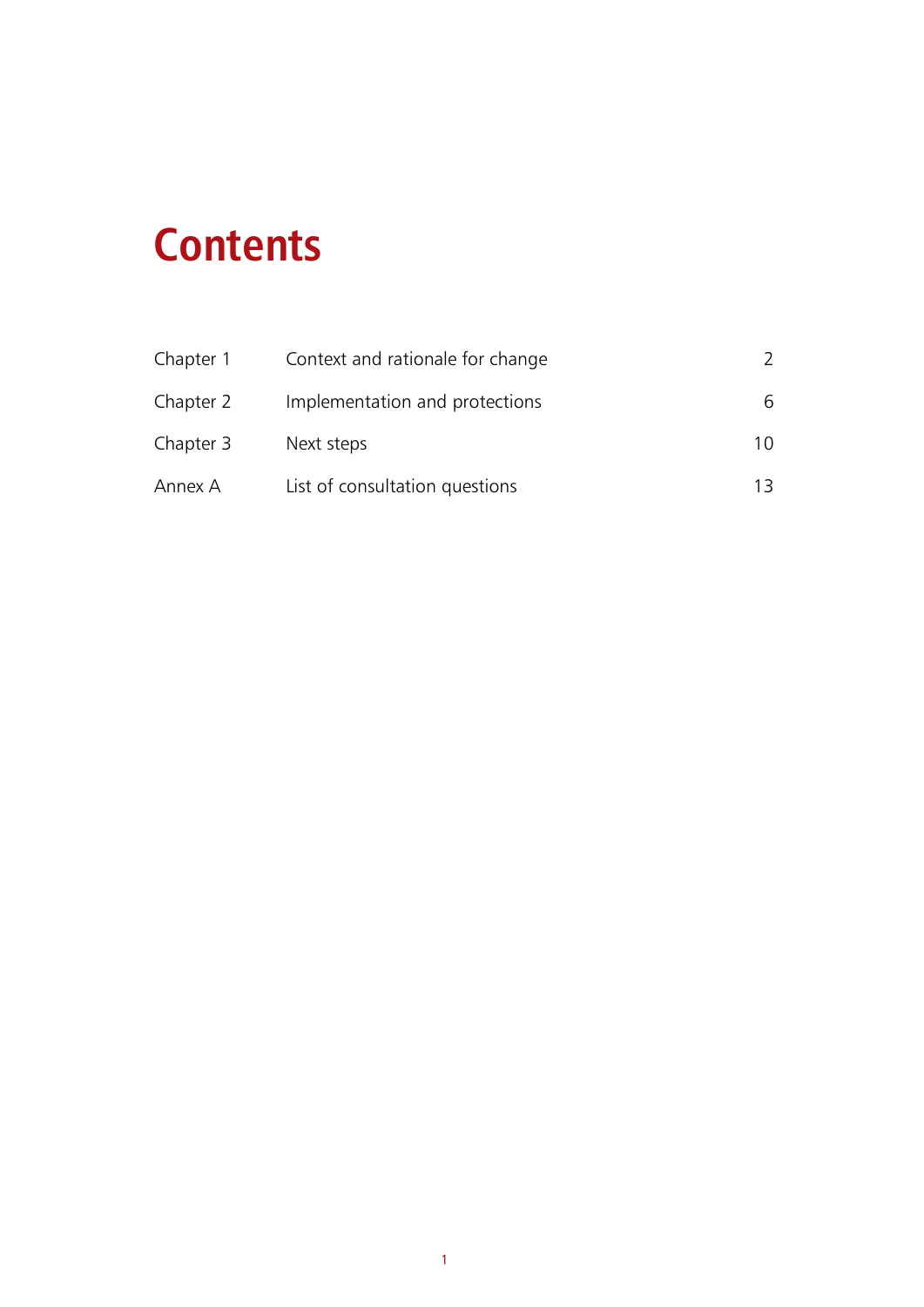## Chapter 1

## **Context and rationale for change**

## **Saving for later life**

- 1.1 The government is committed to ensuring that older people are able to live with the dignity and respect they deserve, and the state pension is the foundation of state support for older people. In total, the government will spend around £100 billion on the state pension in 2020-21, and £124 billion on overall benefits for pensioners in the same period. 1
- 1.2 The government will always provide a safety net for those who need it in later life. However, the government's intention is that as many people as possible have adequate private savings over and above the state pension to support the standard of living to which they aspire in retirement.
- 1.3 This is why the government provides generous tax incentives for both individuals and employers to save into pensions and savings for later life. In 2017-18, these incentives (relief on income tax and National Insurance relief on employer contributions) totalled £53.7 billion.<sup>2</sup> Alongside these tax incentives, the government also rolled out automatic enrolment into workplace pensions from 2012. This has improved saving into workplace pensions and has significantly increased participation rates. In 2017 £90.3 billion was saved into workplace pensions in the UK by employees eligible for automatic enrolment, with 84% of those eligible saving into a workplace pension in 2017, up from a low of 55% in 2012.<sup>3</sup> Additionally, and for the first-time, pension participation rates among eligible employees have broadly equalised between men and women.
- 1.4 Incentives in private pensions have also been complemented by changes to savings policy, such as the introduction of the Lifetime ISA, which is a longer-term tax-free savings account that offers a 25% government bonus on up to £4,000 of savings per year. Individuals can withdraw the money without a charge either to buy their first home or after they turn 60. As of July 2019, over 330,000 Lifetime ISA accounts had been opened since the scheme was launched in April 2017. 4

<sup>1</sup> 'DWP benefit expenditure and caseload tables', DWP, September 2020

<sup>2</sup> 'Registered pension schemes: cost of tax relief': PEN6 statistics, HMRC, September 2019

<sup>3</sup> 'Workplace Pension Participation and Saving Trends of Eligible Employees Official Statistics: 2007 to 2017', DWP, June 2018

<sup>4</sup> HC Deb, 18 July 2019, cW – 275729 (Internal KAI data, HMRC, July 2019)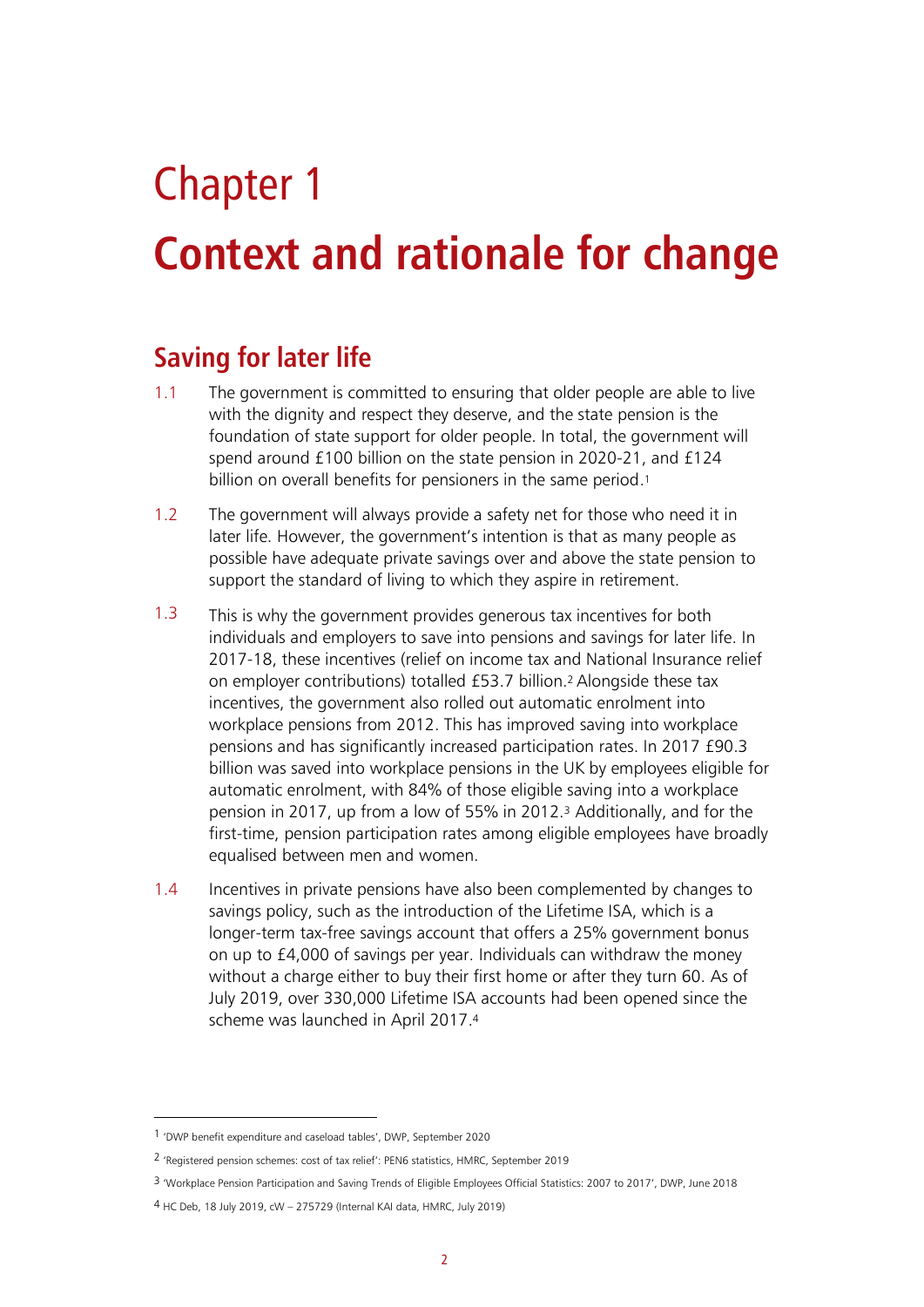## **Adequacy in retirement**

- 1.5 The government is also clear that it is right to give more freedom to people in how they use their retirement savings. Before 6 April 2015, most people used their defined contribution (DC) pension funds to purchase an annuity or had a cap on the amount they could draw down each year (unless they met the minimum income requirements for flexible drawdown). At Budget 2014 it was announced these restrictions would be relaxed and there would be legislation to "*allow those with a defined contribution pension to draw down from it after age 55 from April 2015, subject to their marginal rate of income tax*." The coalition government then legislated for this change in the Taxation of Pensions Act 2014. The reforms have proven very popular with over £42bn accessed by over one and a half million individuals to date.<sup>5</sup>
- 1.6 While the government believes in the principle that individuals should have freedom and choice in how they use their money, it is also necessary to balance this with ensuring that people use their retirement savings for their intended purpose: income and security in later life. This is why the government has set rules around the reliefs to incentivise accumulation and decumulation. This is why in 2006 the government introduced a normal minimum pension age6. As another example, it is also why individuals who wish to access their Lifetime ISA funds before age 60 are subject to a 25% withdrawal charge (unless they are buying their first home).

## **Factors to consider when setting the level of normal minimum pension age (NMPA)**

- 1.7 The NMPA is the minimum age at which most pension savers can access their pensions without incurring an unauthorised payments tax charge (unless they are retiring due to ill-health). The NMPA is currently age 55. Having an NMPA helps to ensure that tax relieved pension savings are used to provide benefits in later life. The NMPA was introduced in 2006 to ensure a balance between the generous tax relief that the government provides to enable people to save for retirement and setting the right incentives for them to accumulate sufficient pension savings and not fall back on state support in retirement. Raising NMPA from age 50 to age 55 in 2010 was "*intended to encourage people to work and to save for their retirement for longer*."<sup>7</sup>
- 1.8 The decision to retire is a very personal one, and evidence shows that, since the default retirement age was abolished in 2011, individuals retire both before and after state pension age for a variety of financial and non-financial factors (including their health and interest in working longer).<sup>8</sup> Therefore, in determining where best to set the NMPA, given that there is no one 'trigger' for retirement, the government considers state pension age is the best proxy

<sup>5</sup> 'Flexible Payments from Pensions data', HMRC, 29 January 2021

 $6$  A minimum retirement age of 50 was also generally required under the former Inland Revenue rules: 'Practice Notes on the Approval of Occupational Pension Schemes', IR12 (2001)

<sup>7</sup> 'Simplifying the Taxation of Pensions', HM Treasury / Inland Revenue, December 2002

<sup>8</sup> 'Fuller Working Lives: Evidence Base', DWP, February 2017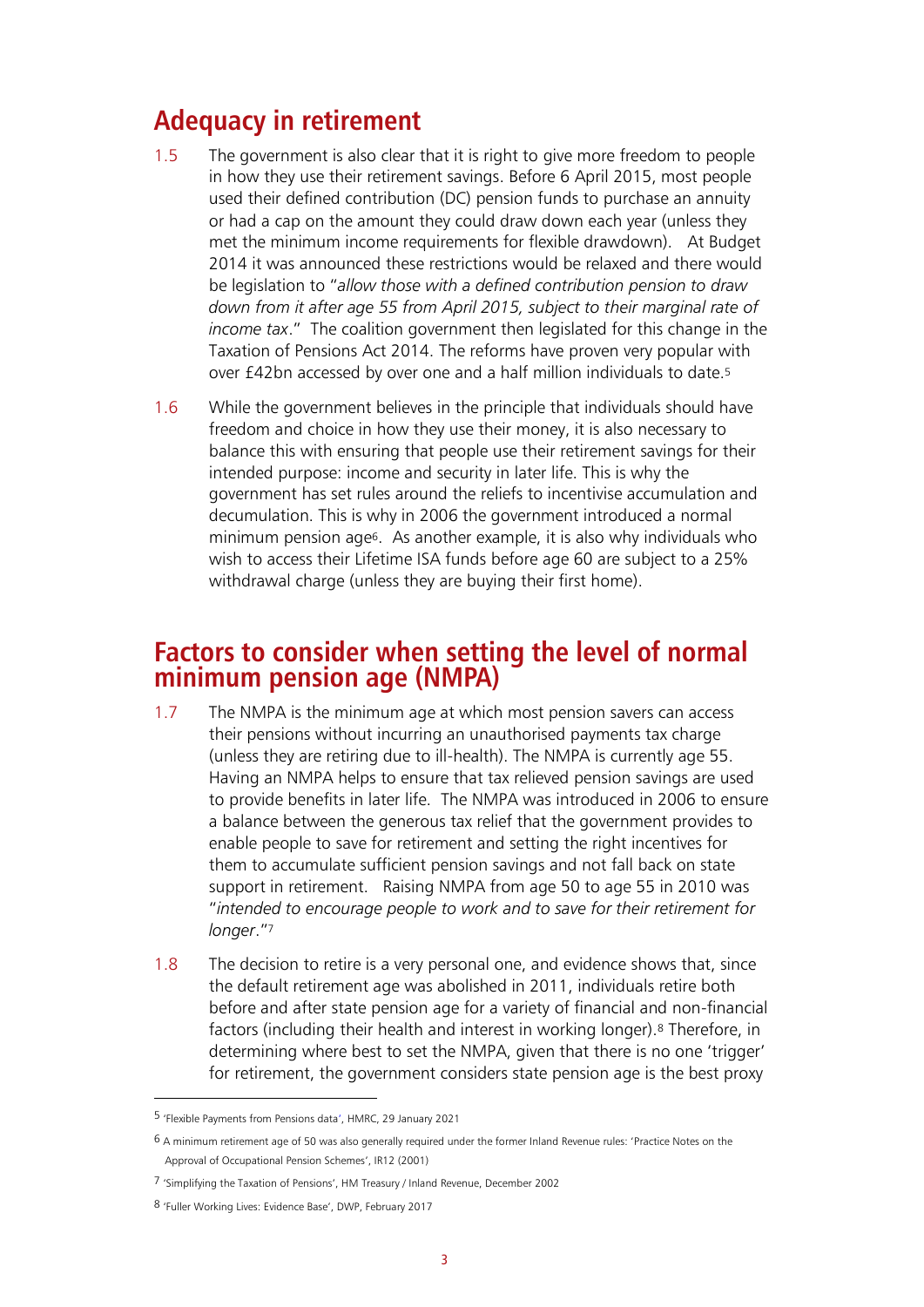available. In 2014 the coalition government announced that it would be appropriate for the NMPA to be set at 10 years below state pension age.





- 1.9 Chart 1 shows the NMPA and the state pension age. Since its introduction, the NMPA has increased broadly in line with the state pension age, generally being around 10 years below the state pension age. The NMPA rose from 50 to 55 in 2010 (as legislated for in Finance Act 2004).
- 1.10 In 2014, as part of the consultation on Freedom and Choice in Pensions, the coalition government consulted on raising the NMPA further to 57 in 2028 to coincide with the rise of state pension age to 679. In response to the consultation, almost half of the respondents agreed with the rise. Following the consultation, the coalition government announced that the NMPA would rise to 57 in 2028 and that it would seek to link future rises to increases in state pension age10.

## **This consultation**

1.11 Through this consultation, the government is reconfirming the announcement that the NMPA will rise to 57 on 6 April 2028. The government believes that increasing the minimum pension age reflects increases in longevity and changing expectations of how long people will remain in work and in retirement. In the response to the 2014 consultation, many respondents argued that the change to NMPA should be proportionate to the increase in state pension age, with a majority opposing the suggestion that the minimum pension age could be increased beyond this. The government's position remains that it is, in principle, appropriate for the NMPA to remain around 10 years under state pension age, although

*Source: Analysis of DWP data* 

<sup>9</sup> 'Freedom and choice in pensions' HM Treasury, March 2014

<sup>10</sup> 'Freedom and choice in pensions: government response to the consultation' HM Treasury, July 2014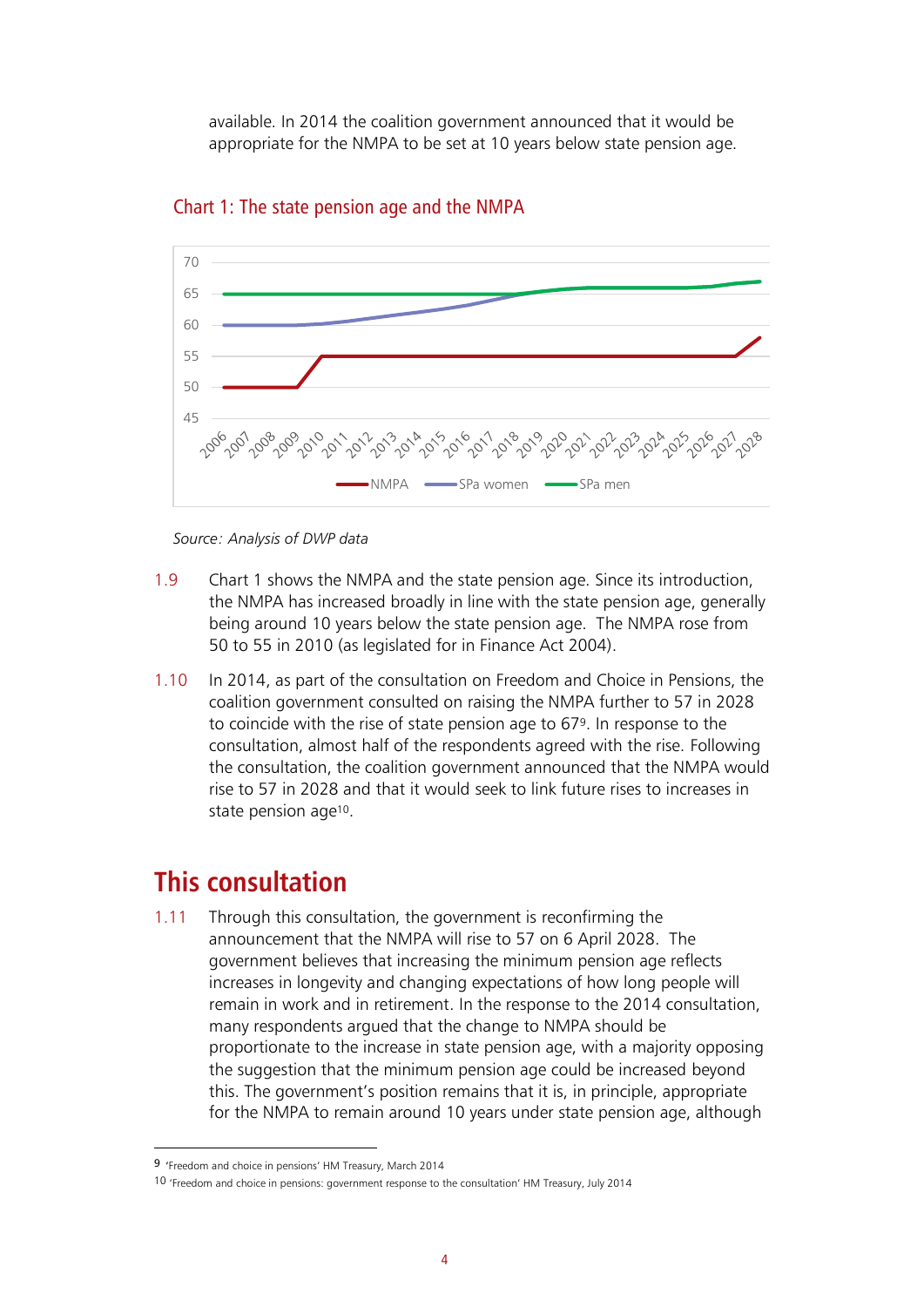the government does not intend to link NMPA rises automatically to state pension age increases at this time.

- 1.12 The government recognises the special position of members of the armed forces, police and fire services. In relation to the increase in NMPA to age 57, where members do not already have a protected pension age, the government proposes not to apply the increase in the NMPA to individuals in those pension schemes.
- 1.13 This consultation seeks views on the implementation of the rise and protections for pension scheme members (chapter 2). It will run until 22 April 2021. Following that date, the government will carefully consider all the responses it has received and will respond in due course.

## **Interaction with the FCA's Retirement Outcomes Review**

1.14 In June 2018, the Financial Conduct Authority (FCA) published its Retirement Outcomes Review, which considered how the retirement income market has evolved since the introduction of pension freedoms<sup>11</sup>. In response to its findings, the FCA is introducing a package of remedies, including a requirement for providers to send more frequent 'wake-up packs' which set out retirement income choices from age 5012. This is in addition to the pack already required at age 55. Following this consultation, we shall work with the FCA to consider the impact of the increase in the NMPA on the FCA's findings and remedies.

<sup>11</sup> MS 16/1.3 Retirement Outcomes Review Final Report, Financial Conduct Authority, June 2018

<sup>12</sup> PS 19/1 Retirement Outcomes Review: feedback on CP18/17 and our final rules and guidance, Financial Conduct Authority, January 2019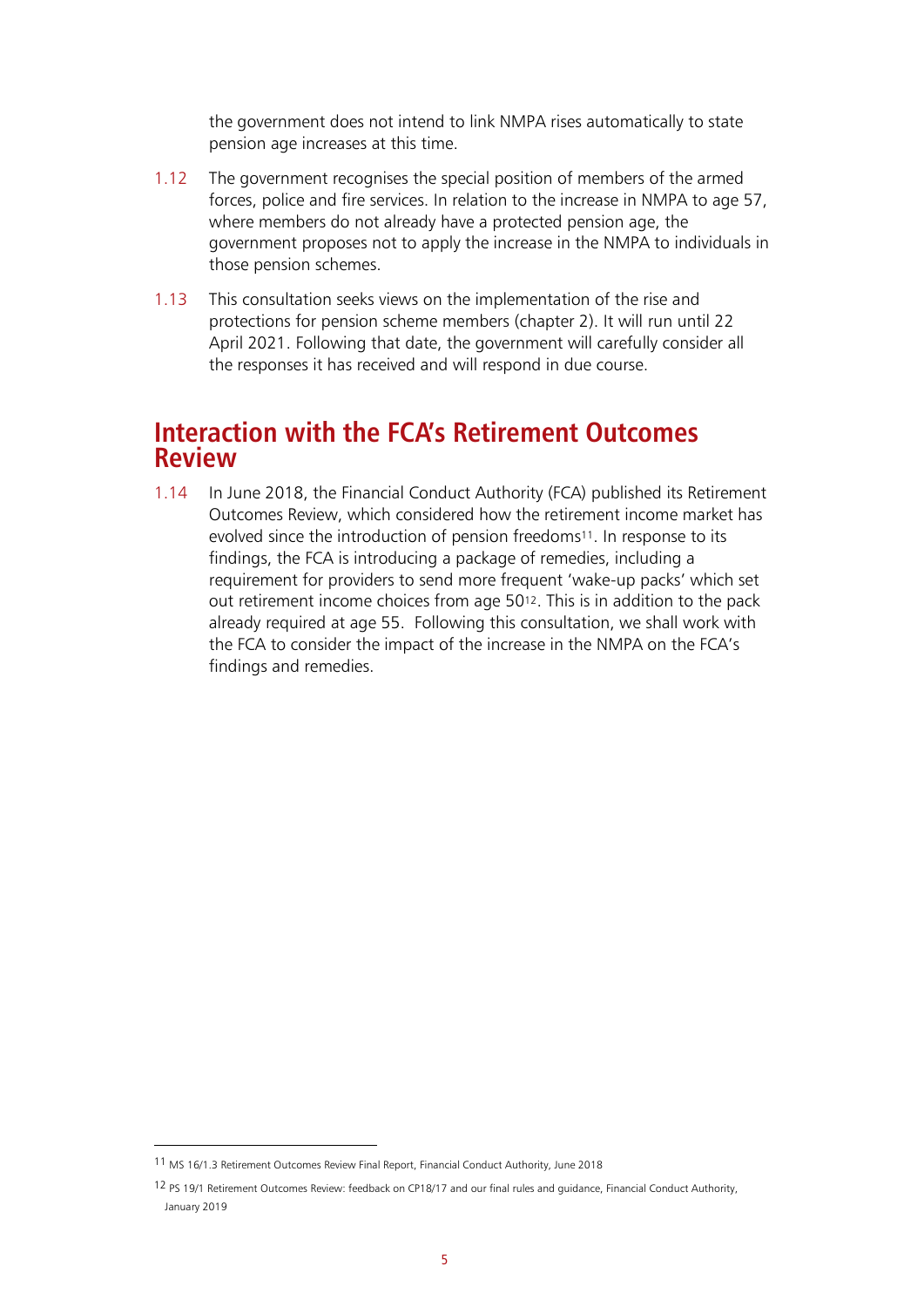# Chapter 2 **Implementation and protections**

2.1 This section outlines a proposed framework to be applied to members of registered pension schemes when the normal minimum pension age (NMPA) increases from age 55 to 57 in 2028. The government would welcome views on this framework.

## **Background**

- 2.2 Before April 2006 certain individuals who were members of approved occupational or personal pension schemes, or who had approved retirement annuity contracts, had a protected pension age of less than 50. Retaining this right to a protected pension age was specific to the scheme under which the member had the rights to payment of benefits before age 50 at the point the NMPA was introduced in April 2006. This was dependent on an individual having a prescribed occupation as set out in the regulations<sup>1</sup>. The payment conditions that apply to an individual with a protected pension age reflect the particular tax rules that applied before April 2006.
- 2.3 In 2010 the NMPA was increased from age 50 to 55. Protections were applied to members of occupational pension schemes who before April 2006 had the right to take benefits before age 55 where certain conditions are satisfied.
- 2.4 Having protection ensures that members retain their pre-existing minimum pension age in accordance with their rights within their specific scheme rules. By "right", throughout this consultation document, we mean an unqualified right under which individuals do not need the consent of any other person (such as an employer or trustee) before they can take their benefits at a particular age.

## **Proposal relating to the increase in NMPA to age 57**

## Protection of existing scheme rights

2.5 The government proposes to offer a protection regime for the increase to the NMPA in 2028 for all types of registered pension scheme. This would mean that an individual member of any registered pension scheme (occupational or non-occupational) who has a right under the scheme rules

<sup>1</sup> The Registered Pension Schemes (Prescribed Schemes and Occupations) Regulations 2005 (SI 2005/3451).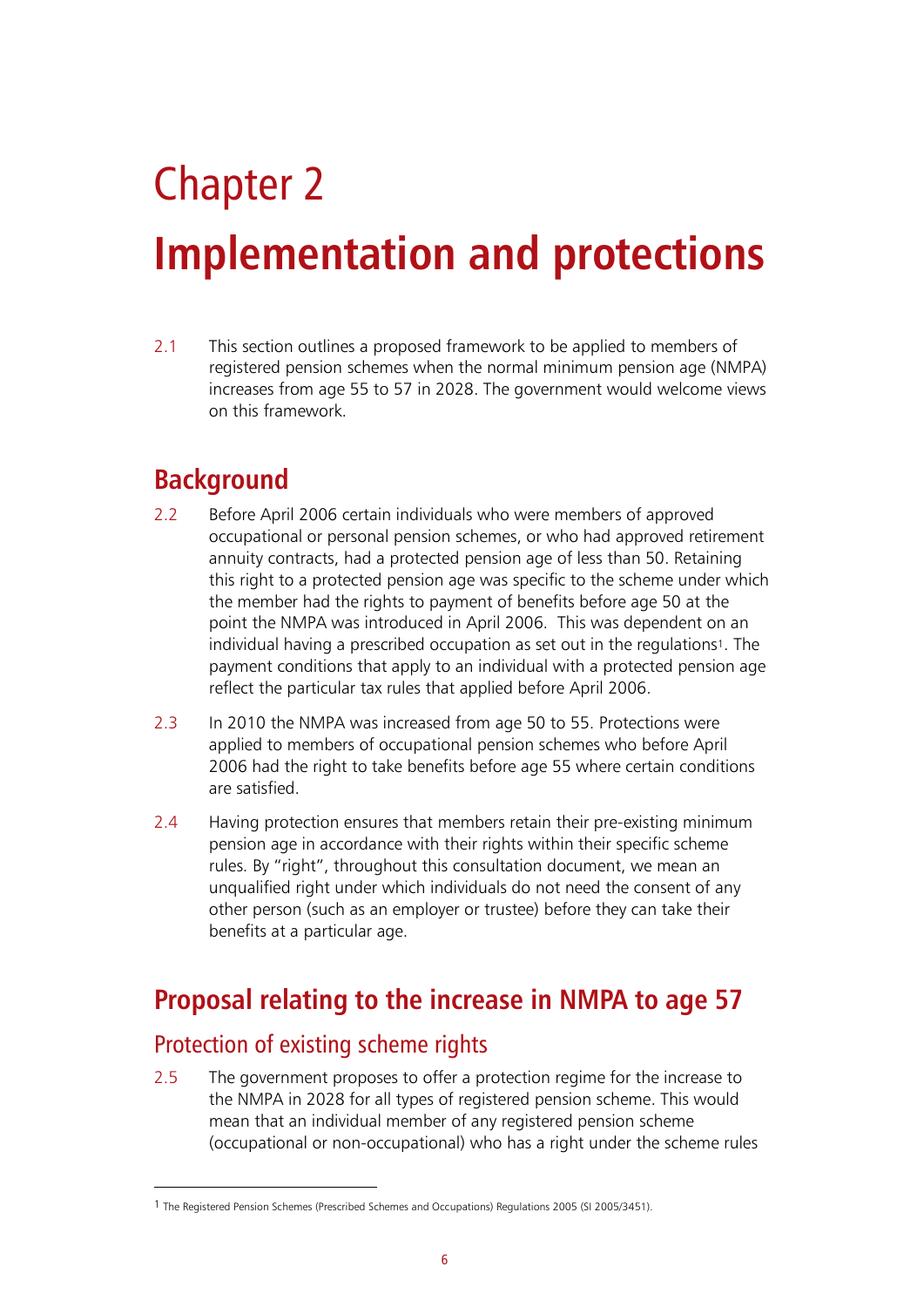at the date of this consultation to take pension benefits at an age below 57 will be protected from the increase in 2028.

- 2.6 The protected pension age will be specific to an individual as a member of a particular scheme. Protection will not apply to other schemes where there was no existing right held, so an individual could have a protected pension age in one scheme where they have a right to take pension benefits at an age below 57, but for schemes where no such right exists the new NMPA of 57 will apply from 2028.
- 2.7 The government has considered the option of protecting only accrued pension benefits up to 2028, after which any benefits accrued would be subject to the new NMPA. However, this would effectively split a pension scheme benefit into two parts and the government believes this approach would create unnecessary complexity for both individuals and schemes.
- 2.8 For members who meet the conditions for a protected pension age, the proposed protection will therefore apply to all the member's benefits under the relevant scheme, not just those benefits built up before 2028.

### Previous protected pension ages

- 2.9 Those individuals with an existing protected pension age will see no change in respect of their current protections. The protection regime outlined within this document will apply specifically to the increase in NMPA planned for 2028.
- 2.10 As stated above, the government recognises the special position of members of the armed forces, police and fire services. In relation to the increase in NMPA to age 57, where members do not already have a protected pension age, the government proposes not to apply the increase in the NMPA to individuals in those pension schemes.

### When protection does not apply

- 2.11 Individuals who do not have a protected pension age but take scheme benefits before age 57 after 5 April 2028 would be subject to unauthorised payments tax charges.
- 2.12 Protection from the increase in NMPA will only apply to those individuals who have an existing right within their scheme rules at the date of this consultation to take pension benefits before age 57. In other words, a member's protected pension age will be the age from which they currently have the right to take their benefits. For members of a registered pension scheme (active, pensioner or deferred members) who do not have such a right, they will retain the current NMPA (age 55) until April 2028, from which point the NMPA will increase to age 57.

## Application of protection

2.13 There will be no need for individuals or schemes to apply for a protected pension age. This is in line with the previous approach for having a protected pension age.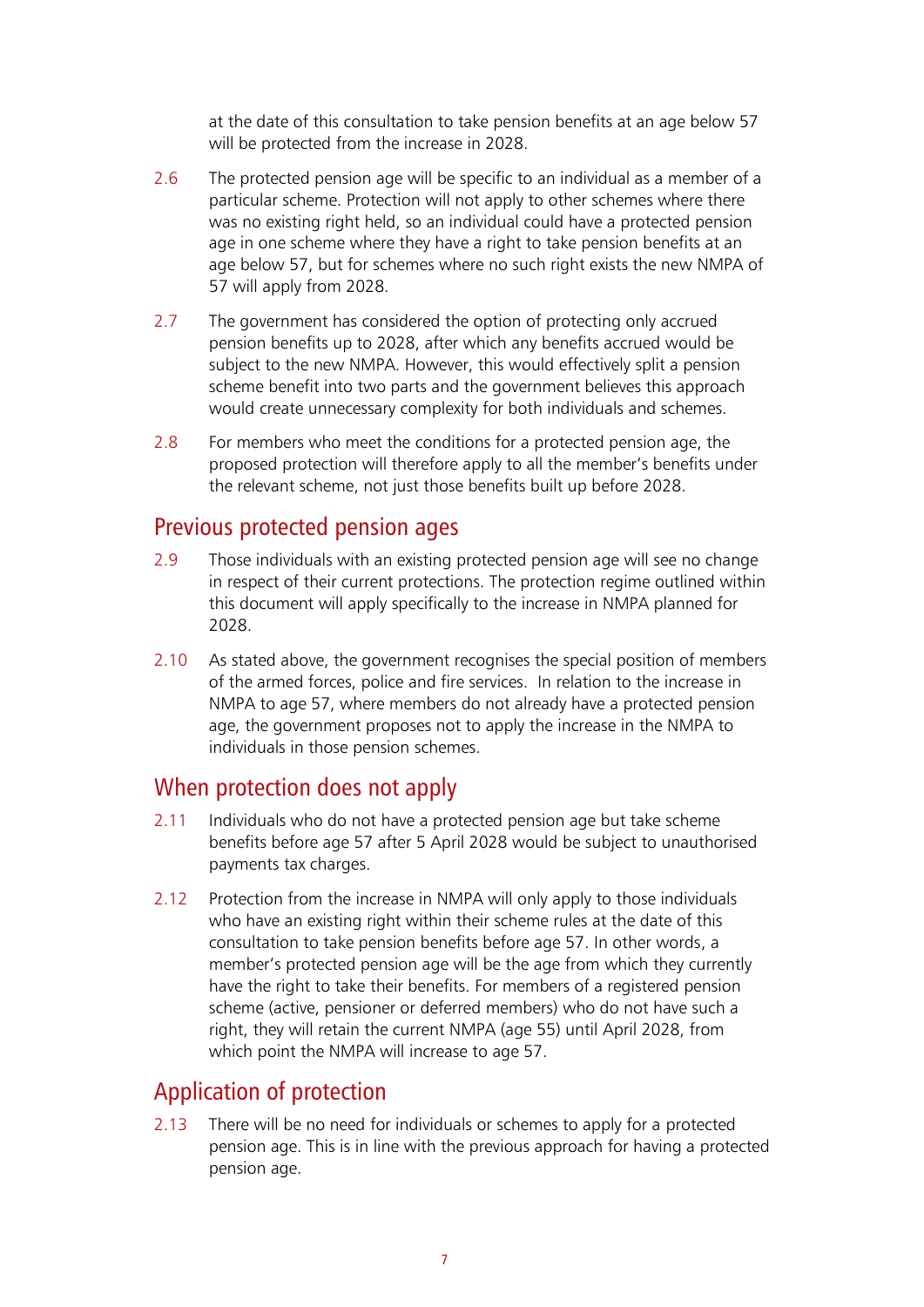## Pension flexibility

2.14 In 2015 the government introduced changes to the pension tax rules to give individuals who have reached the NMPA greater flexibility to access their money purchase pension savings. This is known as pension flexibility and includes taking funds as income for life, for example by purchasing a lifetime annuity or taking a scheme pension, or flexibly accessing as much of the funds as are required through a combination of drawdown payments and lump sums. Other than an increase in the NMPA, the government does not intend for the changes introduced in 2015 as part of the pension flexibilities to be affected.

## Ill-health

2.15 The government does not propose making any changes to the current pension tax rules on ill-health as part of this NMPA increase.

## Retirement condition

2.16 For individuals with a protected pension age relating to the increase from age 50 to 55 in 2010, one of the conditions that had to be met was the 'retirement condition.' The retirement condition broadly reflected the conditions required for early payment of benefits under occupational style schemes before 6 April 2006, one of which was that was that the member had to actually retire for early payment of benefits. By contrast, where individuals are entitled to a protected pension age in relation to the increase in NMPA from 2028, they will be able to draw benefits under their scheme even if they are still working. The government believes that this approach provides more flexibility and better reflects how individuals now combine work and retirement in ways that suit their circumstances.

## Drawing scheme benefits

2.17 Currently, if an individual wants to use their protected pension age, then all their benefits under the scheme must be taken (crystallised) on the same date. Considering the pension flexibilities introduced in 2015, the government proposes that this requirement will not be a condition of the 2028 protected pension age regime. For example, an individual with a defined contribution pension with a protected pension age of 55 would be able to allocate some of their pension to a drawdown fund, and at a later date use the remainder to purchase an annuity, without losing their protected pension age.

## **Transfers**

2.18 The government proposes that individuals should retain their protection as part of a transfer where they become a member of another pension scheme as a result of a block transfer.

## Phasing in the increase

2.19 The NMPA is the minimum age under the legislation at which most pension savers can access their pension savings. Pension schemes and providers are permitted to have a higher minimum age under their individual scheme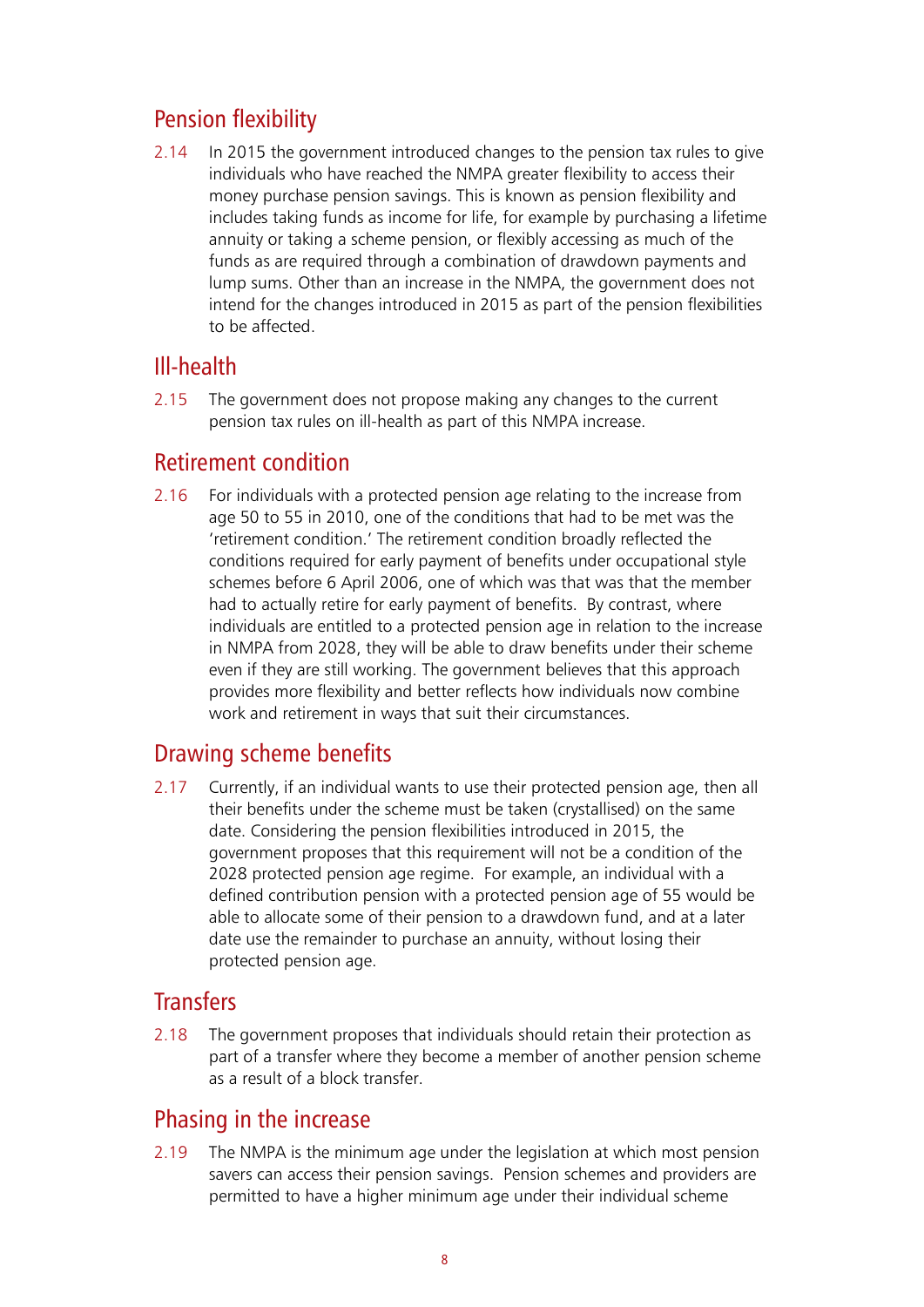rules. The government therefore believes that schemes should be free to decide how and when to move to the new NMPA (age 57) by 2028. For example, some schemes might decide to increase the minimum age in their rules before 2028. The government expects trustees and managers of schemes to notify members of the increase in NMPA when it is practicable to do so and in any event in line with usual disclosure of information requirements.

#### **Ouestions**

- 1 Are there any specific considerations that should be taken into account regarding the government's proposed framework for the increase to the NMPA?
- 2 Are there any particular issues that the government should consider in the way NMPA is defined in pension scheme rules?
- 3 The government proposes that the protected pension age will apply to all the member's benefits under the scheme (if the conditions for a protected pension age are met), not just those benefits built up before 2028. Are there any other alternative options or issues the government should consider around the treatment of accrued and future pension savings?
- 4 Are there any issues associated with schemes informing members who meet the conditions of their rights to a protected pension age?
- 5 Are there any circumstances why the increase in NMPA may impact on pension flexibility (which was introduced following the 2014 consultation on "Freedom and Choice in Pensions")?
- 6 Are there any implications the government should consider by not requiring that all scheme benefits must be crystallised on the same day as a condition for a protected pension age?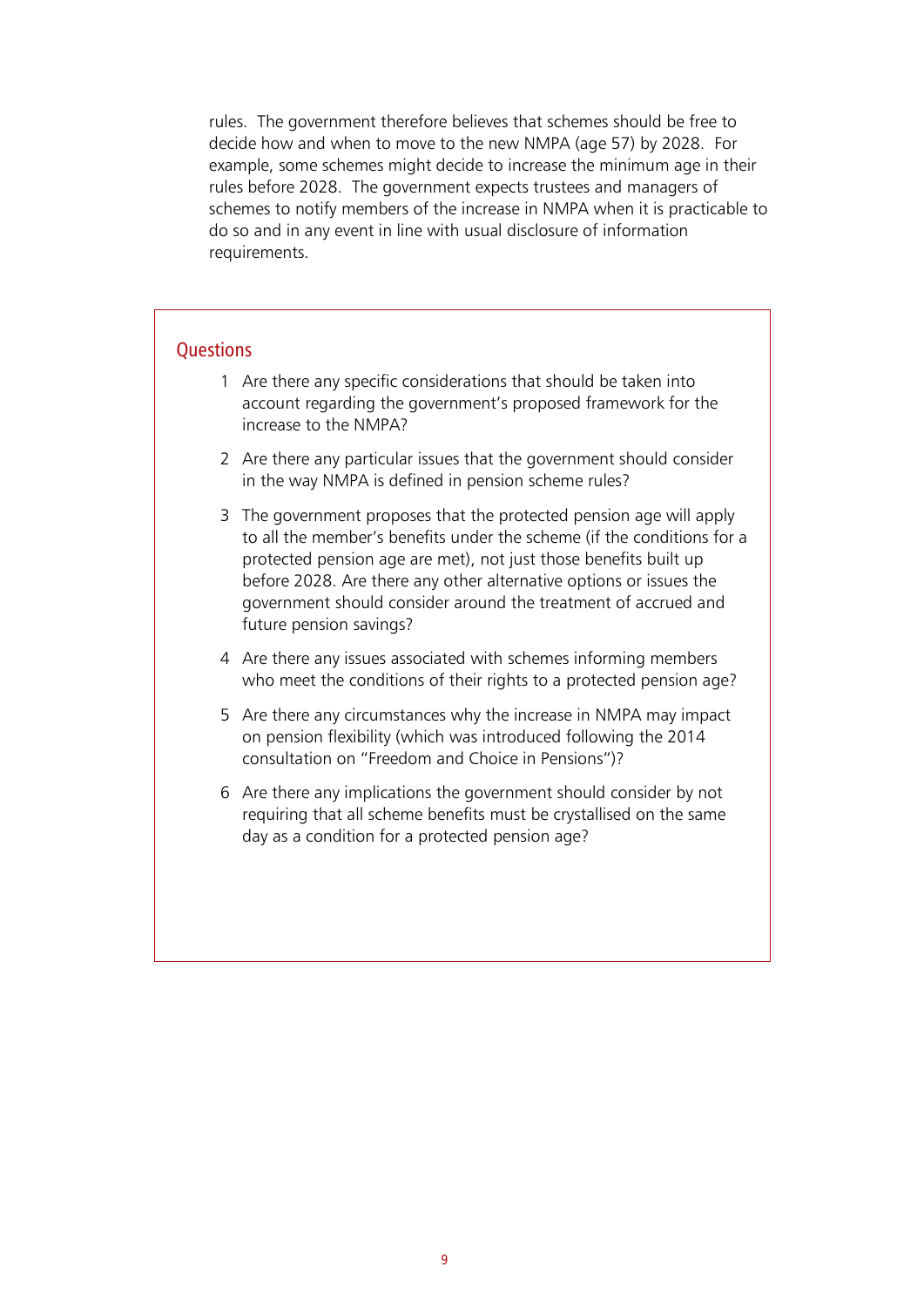# Chapter 3 **Next steps**

## **Responding to the consultation**

- 3.1 The government would welcome comments on this consultation by 11pm on 22 April 2021.
- 3.2 Responses can be sent by email to [nmpaconsultation@hmtreasury.gov.uk](mailto:nmpaconsultation@hmtreasury.gov.uk)

## **Following the closure of the consultation**

3.3 Once the responses to the consultation have been considered, the government plans to publish draft legislation in summer 2021 and to legislate for the increase in normal minimum pension age in the subsequent Finance Bill.

## **Processing of personal data and confidentiality**

#### HMT consultations – processing of personal data

3.4 This notice sets out how we will use your personal data, and your rights under the Data Protection Act 2018 (DPA).

### Your data (Data Subject Categories)

3.5 Your personal information relates to members of the public, Parliamentarians, and representatives of organisations or companies.

#### The data we collect (Data Categories)

- 3.6 Information may include the name, address, email address, job title, and employer of the correspondent, as well as their opinions.
- 3.7 It is possible that respondents will volunteer additional identifying information about themselves or third parties.

#### Purpose

3.8 The personal information is processed to obtain the opinions of members of the public and representatives of organisations and companies about departmental policies, proposals, or generally to obtain public opinion data on an issue of public interest.

## Legal basis of processing

3.9 The processing is necessary for the performance of a task carried out in the public interest or in the exercise of official authority vested in HM Treasury.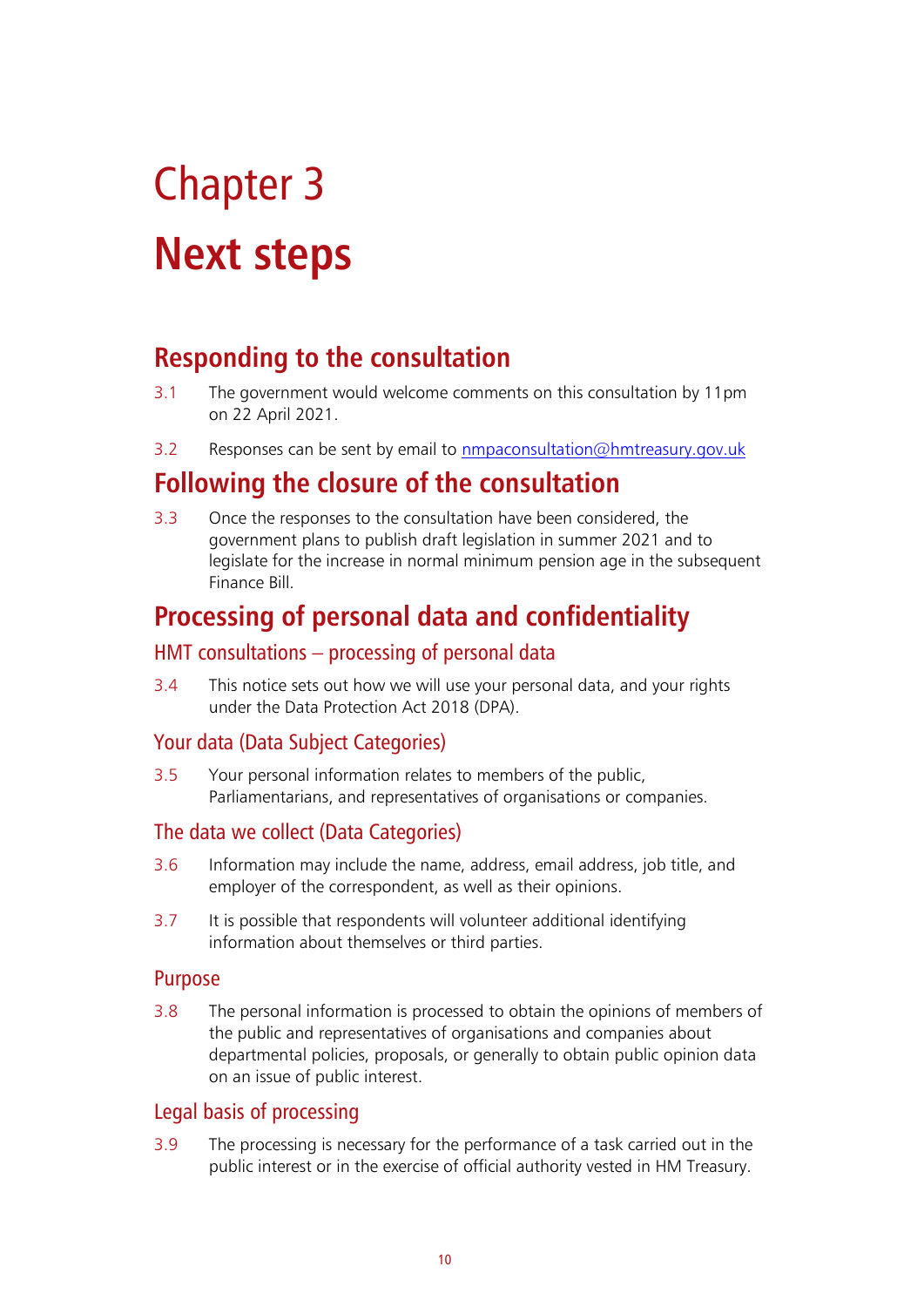The task is consulting on departmental policies or proposals, or obtaining opinion data, to develop good effective policies.

#### Who we share your responses with (Recipients)

- 3.10 Information provided in response to a consultation may be published or disclosed in accordance with the access to information regimes. These are primarily the Freedom of Information Act 2000 (FOIA), the Data Protection Act 2018 (DPA) and the Environmental Information Regulations 2004 (EIR).
- 3.11 If you want the information that you provide to be treated as confidential, please be aware that, under the FOIA, there is a statutory Code of Practice with which public authorities must comply and which deals with, amongst other things, obligations of confidence. In view of this it would be helpful if you could explain to us why you regard the information you have provided as confidential. If we receive a request for disclosure of the information we will take full account of your explanation, but we cannot give an assurance that confidentiality can be maintained in all circumstances. An automatic confidentiality disclaimer generated by your IT system will not, of itself, be regarded as binding on HM Treasury.
- 3.12 Where someone submits special category personal data or personal data about third parties, we will endeavour to delete that data before publication takes place. Where information about respondents is not published, it may be shared with officials within other public bodies involved in this consultation process to assist us in developing the policies to which it relates. As the personal information is stored on our IT infrastructure, it will be accessible to our IT contractor NTT. NTT will only process this data for our purposes and in fulfilment with the contractual obligations they have with us.

#### How long we will hold your data (Retention)

- 3.13 Personal information in responses to consultations will generally be published and therefore retained indefinitely as a historic record under the Public Records Act 1958.
- 3.14 Personal information in responses that is not published will be retained for three calendar years after the consultation has concluded.

#### Special data categories

3.15 Any of the categories of special category data (for example, racial or ethnic origins or health details) may be processed if such data is volunteered by the respondent.

#### Basis for processing special category data

- 3.16 Where special category data is volunteered by you (the data subject), the legal basis relied upon for processing it is: the processing is necessary for reasons of substantial public interest for the exercise of a function of the Crown, a Minister of the Crown, or a government department.
- 3.17 This function is consulting on departmental policies or proposals, or obtaining opinion data, to develop good effective policies.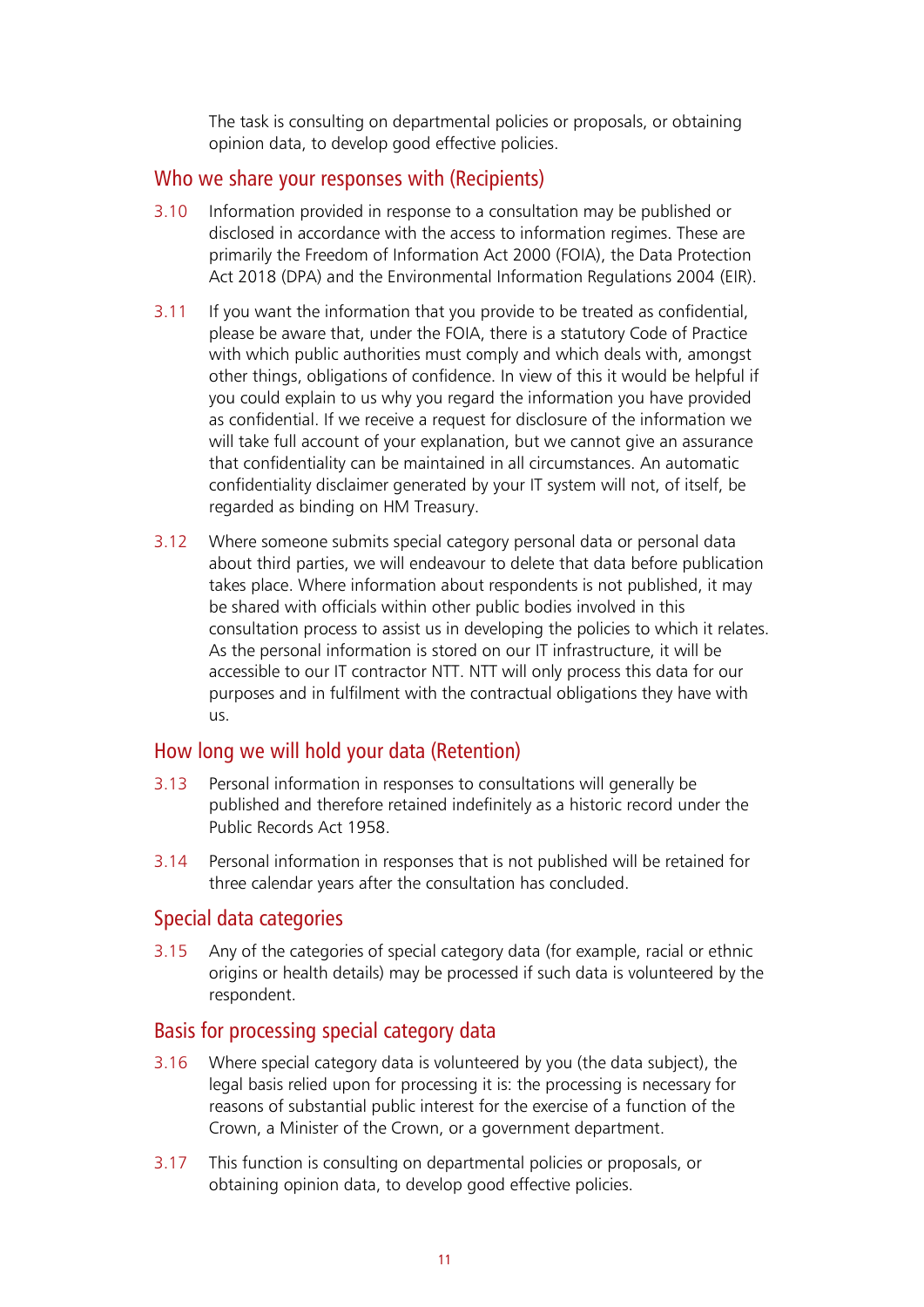#### Your rights

- 3.18 You have the right to request information about how your personal data are processed, and to request a copy of that personal data.
- 3.19 You have the right to request that any inaccuracies in your personal data are rectified without delay.
- 3.20 You have the right to request that your personal data are erased if there is no longer a justification for them to be processed.
- 3.21 You have the right in certain circumstances (for example, where accuracy is contested) to request that the processing of your personal data is restricted.
- 3.22 You have the right to object to the processing of your personal data where it is processed for direct marketing purposes.

#### **Complaints**

- 3.23 If you have any concerns about the use of your personal data, please contact us via this mailbox: [privacy@hmtreasury.gov.uk](mailto:privacy@hmtreasury.gov.uk)
- 3.24 If we are unable to address your concerns to your satisfaction, you can make a complaint to the Information Commissioner, who is an independent regulator. The Information Commissioner can be contacted at:

Email: casework@ico.org.ouk

Post: Information Commissioner's Office; Wycliffe House, Water Lane, Wilmslow, Cheshire, SK9 5AF

Telephone: 0303 123 1113

3.25 Any complaint to the Information Commissioner is without prejudice to your right to seek redress through the courts.

#### Contact details

3.26 The data controller for your personal data is HM Treasury. The contact details for the data controller are:

Email: [privacy@hmtreasury.gov.uk](mailto:privacy@hmtreasury.gov.uk) Post: HM Treasury, 1 Horse Guards Road, London, SW1A 2HQ

#### Consultation principles

- 3.27 This consultation is being run in accordance with the government's consultation principles.
- 3.28 The government will be consulting for 10 weeks.